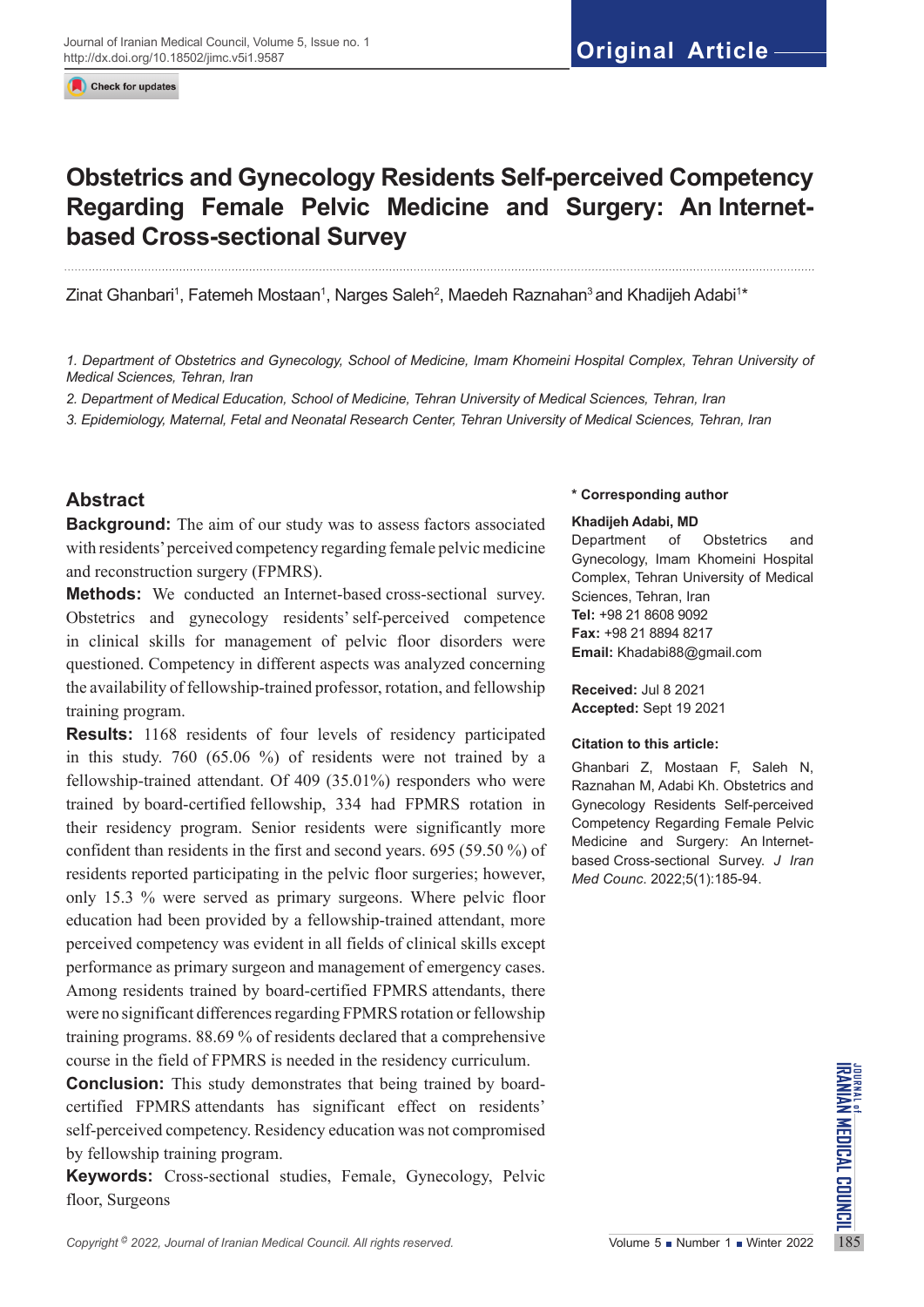# **Introduction**

Female Pelvic Medicine and Reconstructive Surgery (FPMRS) is a novel subspecialty of obstetrics and gynecology proposed for the first time in 1979 and award certification started in 2013 (1). The number of fellowship programs in this field is rapidly expanding (1,2). Considering this novelty, researchers have focused on the adequacy of female pelvic medicine education in current obstetrics and gynecology residency curriculum (3,4).

Residents' satisfaction level was higher when education was provided by board-certified FPMRS trainers (5). However, confidence in performing surgical procedures was not reasonable which validates further improvements in resident training (6,7). Additional parameters such as the complex pelvic anatomy, technological advancements, and restricted training hours in advanced gynecologic surgery in residency curriculum might also contribute to diminished confidence performing pelvic procedures (8,9). Pelvic organ disorders are common and have imperative effects on the healthcare system (2,10). Incorporating comprehensive education in this field would result in a reduced financial burden on health budgets more highlighted in developing countries with restricted income (6).

To our knowledge, the competency of female pelvic medicine training in current obstetrics and gynecology residency programs has not been analyzed in Iran. Although there might be variations in residency programs based on equipment and specific settings of each university, standard objectives for learning female pelvic medicine should be fulfilled. This diversity is likely due to the scant board-certified fellowship of female pelvic medicine, although the majority of the graduates are university professors. The aim of our study was to assess the factors associated with residents' perceived competency regarding female pelvic medicine.

## **Materials and Methods**

Materials and Methods<br>
We conducted an Interne<br>
survey from April 2020<br>
An expert committee included<br>
obstetrics and gynecology re<br>
developed to ascertain the ration<br>
the study.<br>
The study. We conducted an Internet-based cross-sectional survey from April 2020 to September 2020. An expert committee including contributors of obstetrics and gynecology residency programs was developed to ascertain the rationale and objectives of the study.

## *Study participants*

All 27 universities providing obstetrics and gynecology residency programs in Iran were contributed to this study. Residents in all years of residency training were eligible to take part.

#### *Tools and measurements*

An introductory letter, followed by a request for informed consent and an online questionnaire was delivered to the residents by social media, through the delegates of each university. In order to access a higher response rate, the Iranian board of obstetrics and gynecology sent an invitation letter to all program directors of the residency programs in Iran.

The questionnaire to evaluate the factors influencing residents' perceived competency was developed in three steps: First step was item generation through interviewing residents, contributors of residency programs, experts in medical education, and professors of female pelvic medicine and surgery; Second step was content validity testing by expert committee; Third step was a pilot study (sample of 20 residents) for testing construct validity and internal consistency reliability. The questionnaire contained basic demographic data, including university and year of residency. Questions were focused on female pelvic medicine education in the respondent's current training curricula. Participants were asked to declare whether they had fellowship-trained professors in their educational center. Residents were also asked whether they perceived to be competent in performing and interpreting history taking, physical examinations, and appropriate use of para-clinical assessment in the cases of pelvic floor dysfunction. Categorically, cases of pelvic organ prolapse, urinary incontinence, voiding dysfunction, defecation disorders, and also emergency cases including post-operative urinary retention and acute third and fourth-degree perineal lacerations were considered. Questions also mentioned clinical decisionmaking skills about selecting the best treatment methods including conservative management and surgical interventions. Residents were requested to report participation in pelvic floor surgeries and specify whether they had served as primary surgeon, first or second aid, or only observer. "Primary surgeon" was defined as performing greater than 75%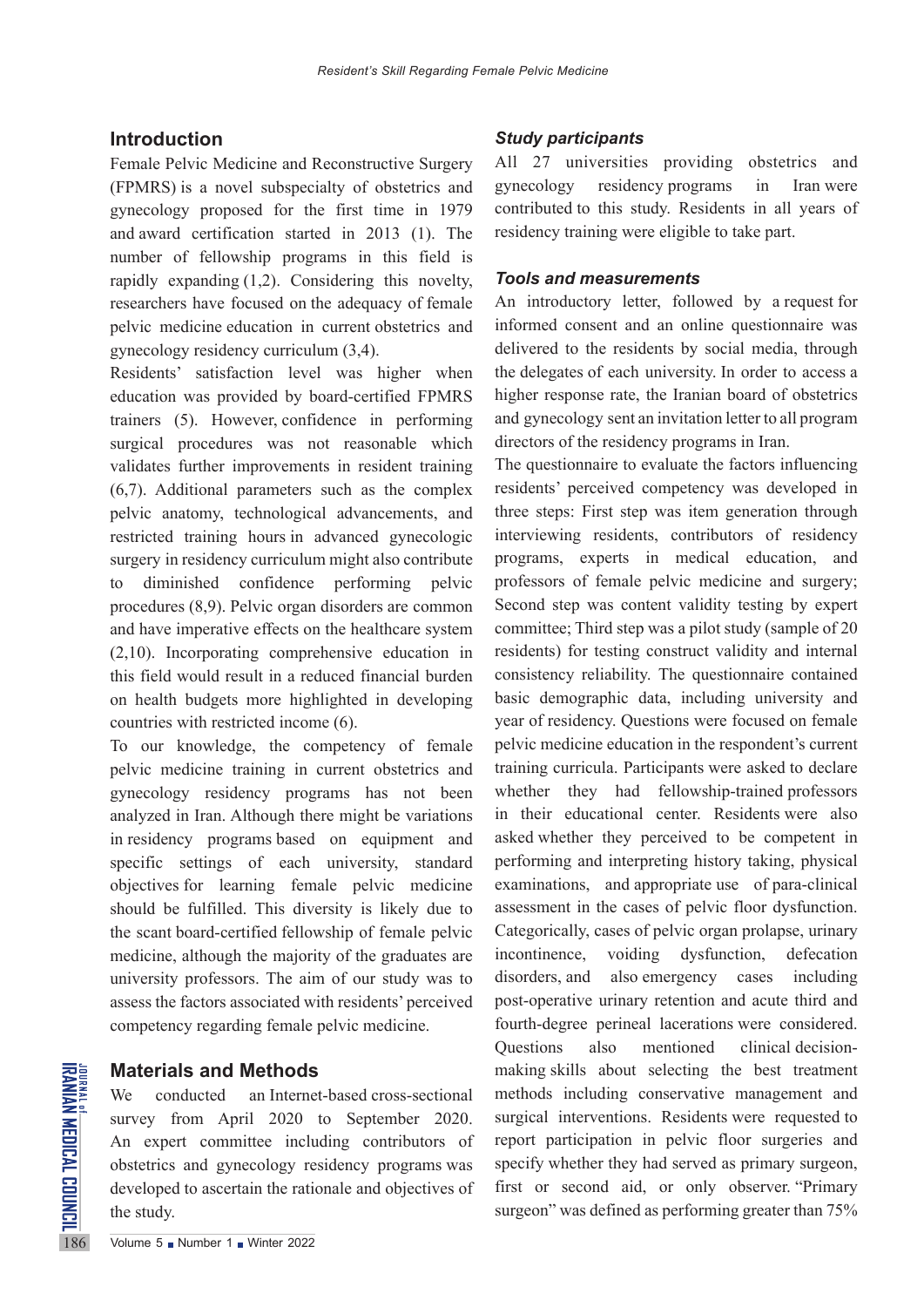of the surgery independently. These questions were formatted as dichotomous, yes/no. Finally, residents were inquired about the adequacy of their current training program. Using a five-point Likert scale, residents were asked to rate their perceived need for a comprehensive course of female pelvic medicine education in their training curricula.

## *Statistical analysis*

All analyses were carried out using the SPSS statistical package (*V*20.0). Descriptive statistics were first utilized to describe the demographic characteristics using mean and SD for continuous data; categorical data were described using frequencies, expressed as percentages. The results were analyzed for significance using the chi-square and Fisher exact test for categorical variables and the student *t-test* for continuous variables. All results  $P \le 0.05$  were considered statistically significant.

## *Ethical considerations*

The ethical principles of confidentiality were considered to keep secret all information related to the participants. This survey was approved by the research ethics board of the Iranian National Center for Strategic Research in Medical Education (study number: 983794)

# **Results**

The invitation letter was delivered to 1320 current obstetrics and gynecology residents. 1168(88.48 %) residents from 27 universities of Iran responded. All obstetrics and gynecology residents in Iran are female. The participants comprised all levels of residency 203 (17.38%) first-year residents, 286 (24.48%) second year, 360 (30.82%) third year, and 319 (27.31%) fourth year.

760 (65.06%) of residents from 19 universities lacked a FPMRS fellowship-trained attendant in their educational center. Female pelvic medicine fellowship training program was available only in 2 centers including 42 (3.59 %) residents.

Of 409 (35.01%) responders trained by boardcertified fellowship attendant, 334 had female pelvic medicine rotation in residency program. These residents mostly had (62%) this rotation in the fourth year of residency followed by the third-year (48. 86%). 29.34% of respondents reported rotating on the FPMRS service in multiple years during their residency. 24.86 and 4.57% of residents were exposed to female pelvic medicine for the first time in the second year and the first year of residency, respectively, and all had repeated rotations in the following years.

Data regarding the perceived competency in performing and interpreting clinical skills required for the management of pelvic floor disorders is summarized in table 1 for all levels of residency. Higher-level residents had significantly more identified themselves more skilled than residents in first and second years (p-value=0.0001).

695(59.50%) of residents reported that they had participated in pelvic floor surgeries and 54.93% were just observers. Only 15.3% of students were served as primary surgeons and 33.87% were first aid and 34 % second aid in pelvic floor procedures. The exposed procedures were mostly anterior and posterior repairs (96%), vaginal hysterectomy and culdoplasty (49  $%$ ), native tissue vaginal apical suspension (46%), abdominal apical repair (32%) and anti-incontinence surgery (27%). Laparoscopic reconstructive surgery, vaginal mesh procedures, or fistula repairs (overall 5 %) were the least exposed procedures.

Where pelvic floor education was provided by fellowship-trained professor more perceived competency was evident in all fields of clinical skills. However, we did not find this effect when performance as primary surgeon in pelvic surgeries was stated and also this effect was not apparent in emergency cases, managing post-operative urinary retention or acute third and fourth-degree perineal lacerations (Table 2). In additional, among residents trained by board-certified attendant there were no significant differences regarding dedicated FPMRS rotation or fellowship training program (p-value 0.162 and 0.081, respectively).

Finally, among 1168 obstetrics and gynecology residents, 88.69% strongly ascertained that a comprehensive course in the field of female pelvic medicine is needed in their educational curriculum.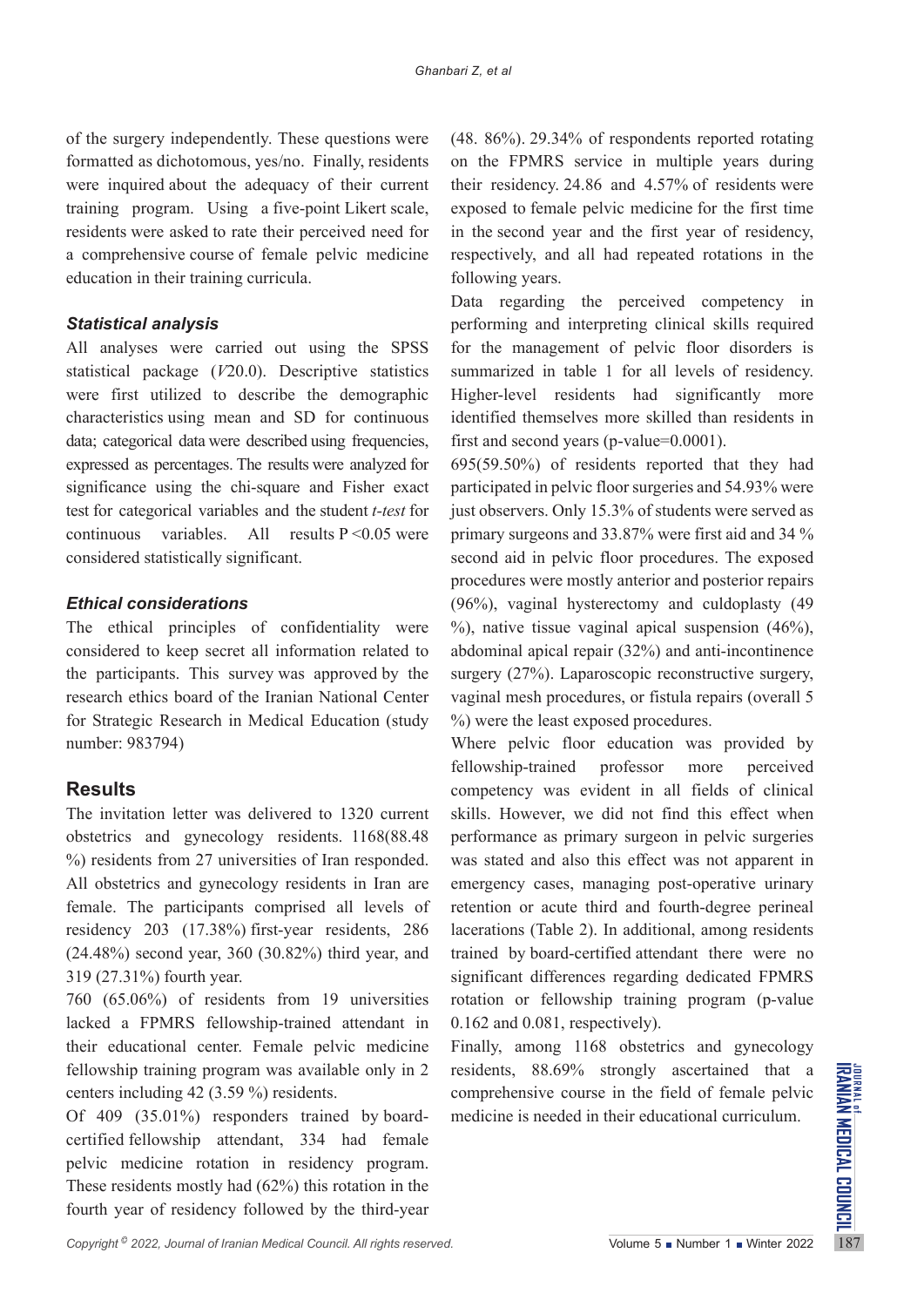|                                                                   |                                                                                                                         | 1 <sup>st</sup> year<br>(203) | 2ed year<br>(286) | 3rd year<br>(360) | 4 <sup>th</sup> year<br>(319) | <b>Total</b><br>(1168) | P value |
|-------------------------------------------------------------------|-------------------------------------------------------------------------------------------------------------------------|-------------------------------|-------------------|-------------------|-------------------------------|------------------------|---------|
| <b>Residents</b>                                                  | in patients with<br>pelvic organ<br>prolapse                                                                            | 125<br>(61.3 %)               | 191<br>$(66.8\%)$ | 295<br>$(81.9\%)$ | 268<br>(84%)                  | 879<br>(75.3%)         | 0.000   |
| who claimed<br>that they<br>had the skill<br>of history<br>taking | in patients<br>with urinary<br>incontinence,<br>voiding<br>dysfunction,<br>defecation<br>disorders                      | 110<br>$(53.9\%)$             | 166<br>(58%)      | 268<br>$(74.4\%)$ | 247<br>(77.7%)                | 791 (67.7%)            | 0.000   |
| <b>Residents</b><br>who claimed                                   | in patients with<br>pelvic organ<br>prolapse                                                                            | 59<br>(28.9%)                 | 94<br>$(32.9\%)$  | 191<br>$(53.1\%)$ | 206<br>$(64.8\%)$             | 550<br>$(47.1\%)$      | 0.01    |
| that they<br>had the skill<br>of physical<br>examination          | in patients<br>with urinary<br>incontinence,<br>voiding<br>dysfunction,<br>defecation<br>disorders                      | 79<br>(38.7%)                 | 138<br>(48.3%)    | 256<br>$(71.1\%)$ | 225<br>$(70.8\%)$             | 698<br>$(59.8\%)$      | 0.01    |
| Para clinical<br>assessment                                       | Residents who<br>claimed that they<br>had the clinical<br>judgment to<br>use appropriate<br>Para clinical<br>assessment | 53<br>(26%)                   | 95<br>$(33.2\%)$  | 181<br>$(50.3\%)$ | 191<br>$(60.1\%)$             | 520 (44.6%)            | 0.02    |
| Treatment                                                         | Residents who<br>claimed that<br>they had the<br>clinical judgment<br>to choose<br>appropriate<br>treatment method      | 28<br>(13.7%)                 | 47<br>$(16.4\%)$  | 110<br>$(30.6\%)$ | 142<br>$(44.7\%)$             | 327<br>(28%)           | 0.000   |
|                                                                   | Residents who<br>claimed that they<br>knew the different<br>types of pessary<br>and how to fit a<br>pessary             | 29<br>$(14.2\%)$              | 39<br>$(13.6\%)$  | 105<br>$(29.2\%)$ | 158<br>(49.7%)                | 331 (28.3 %)           | 0.000   |
|                                                                   | Residents who<br>perceive to be<br>competent to<br>do the different<br>surgical<br>techniques                           | 25<br>(12.3%)                 | 86<br>$(30.1\%)$  | 161<br>(44.7%)    | 206<br>$(64.8\%)$             | 487 (40.9 %)           | 0.01    |

**Table 1.** Perceived competence in performing and interpreting clinical skills required for the management of cases of pelvic floor dysfunction regarding levels of residency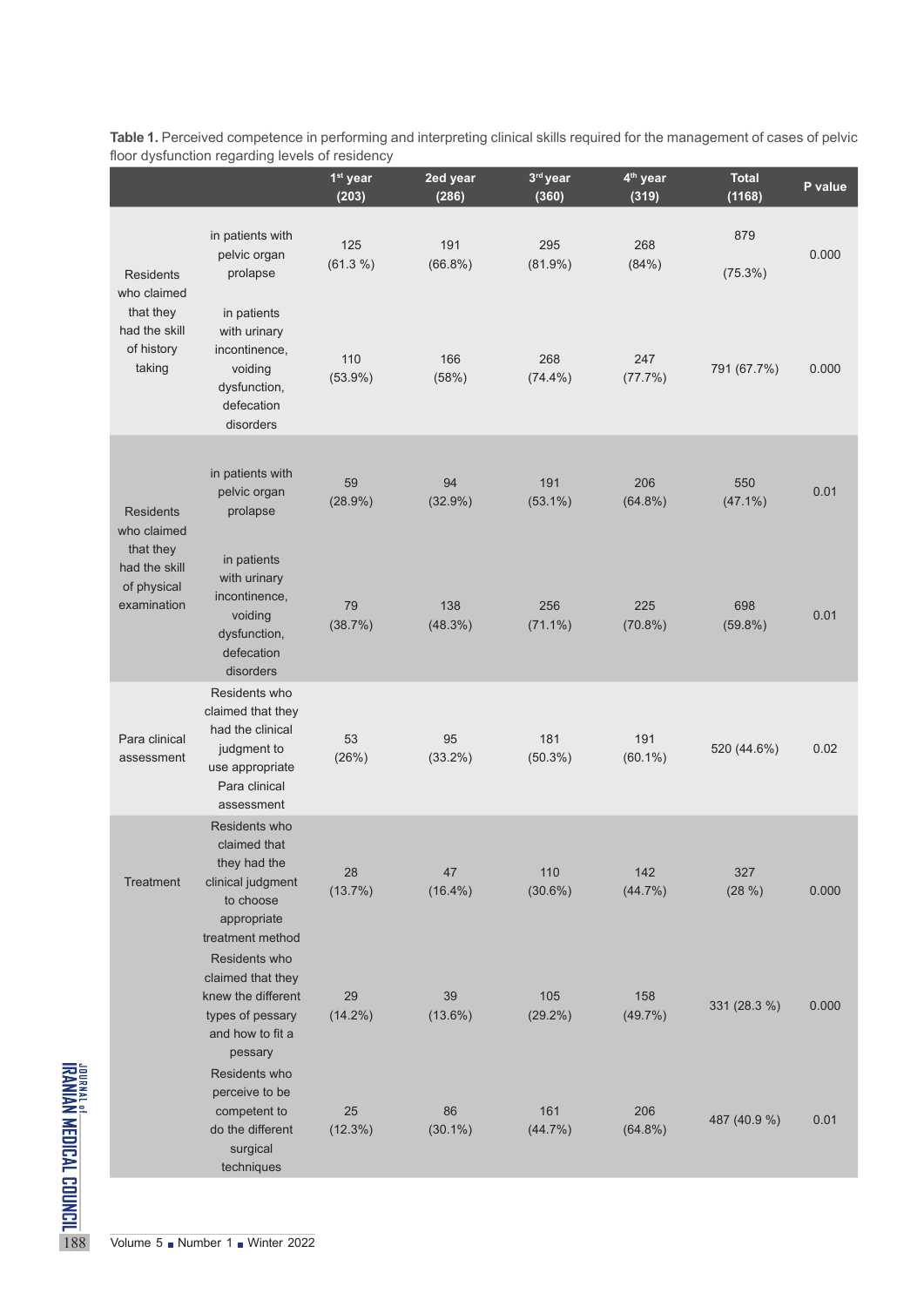#### Cont Table 1

|                                                | Residents who<br>claimed that they<br>had participated<br>in pelvic surgery                 | 22(10.8%)         | 134(46.9%)        | 261(72.5%)        | 277(86.1%)        | 694(59.4%)        | 0.03 |
|------------------------------------------------|---------------------------------------------------------------------------------------------|-------------------|-------------------|-------------------|-------------------|-------------------|------|
|                                                | <b>Residents</b><br>who identified<br>themselves as<br>primary surgeon<br>in pelvic surgery | $0(0\%)$          | $0(0\%)$          | 17(4.7%)          | 101(31.8%)        | 118(10.1%)        | 0.04 |
| <b>Residents</b><br>who claimed<br>that they   | a case of post-<br>operation urinary<br>retention                                           | 56<br>(27.5%)     | 111<br>$(38.8\%)$ | 193<br>$(53.6\%)$ | 226<br>$(71.1\%)$ | 586<br>$(50.2\%)$ | 0.01 |
| knew how<br>to deal with<br>emergency<br>cases | cases of acute<br>third and fourth<br>degree perineal<br><b>lacerations</b>                 | 111<br>$(54.4\%)$ | 205<br>(71.7%)    | 299<br>$(83.1\%)$ | 266<br>$(83.6\%)$ | 881<br>$(75.4\%)$ | 0.01 |

**Table 2:** Perceived competence in performing and interpreting clinical skills required for the management of cases of pelvic floor dysfunction and receiving education by board-certified fellowship attendant

|                                                                                       |                                                                                                                   | Board-certified fellowship attendant |                   |             |
|---------------------------------------------------------------------------------------|-------------------------------------------------------------------------------------------------------------------|--------------------------------------|-------------------|-------------|
|                                                                                       |                                                                                                                   | <b>No</b><br>760                     | <b>Yes</b><br>408 | p value     |
| Residents who claimed<br>that they had the skill of<br>history taking                 | in patients with pelvic<br>organ prolapse                                                                         | 529(69.6%)                           | 350(85.8%)        | 0.01        |
|                                                                                       | in patients with urinary<br>incontinence, voiding<br>dysfunction, defecation<br>disorders                         | 455(59.9%)                           | 336(82.4%)        | 0.000       |
| Residents who claimed<br>that they had the skill of<br>physical examination           | in patients with pelvic<br>organ prolapse                                                                         | 297(39.1%)                           | 253(62%)          | 0.005       |
|                                                                                       | in patients with urinary<br>incontinence, voiding<br>dysfunction, defecation<br>disorders                         | 390(51.3%)                           | 308(75.5%)        | 0.02        |
| Para clinical assessment                                                              | Residents who claimed<br>that they had the<br>clinical judgment to use<br>appropriate Para clinical<br>assessment | 245(32.2%)                           | 275(67.4%)        | 0.005       |
| Treatment                                                                             | Residents who claimed<br>that they had the clinical<br>judgment to choose<br>appropriate treatment<br>method      | 145(19.1%)                           | 182(44.6%)        | ${}_{0.02}$ |
|                                                                                       |                                                                                                                   |                                      |                   |             |
| Copyright <sup>©</sup> 2022, Journal of Iranian Medical Council. All rights reserved. |                                                                                                                   | Volume 5 Number 1 Winter 2022        |                   |             |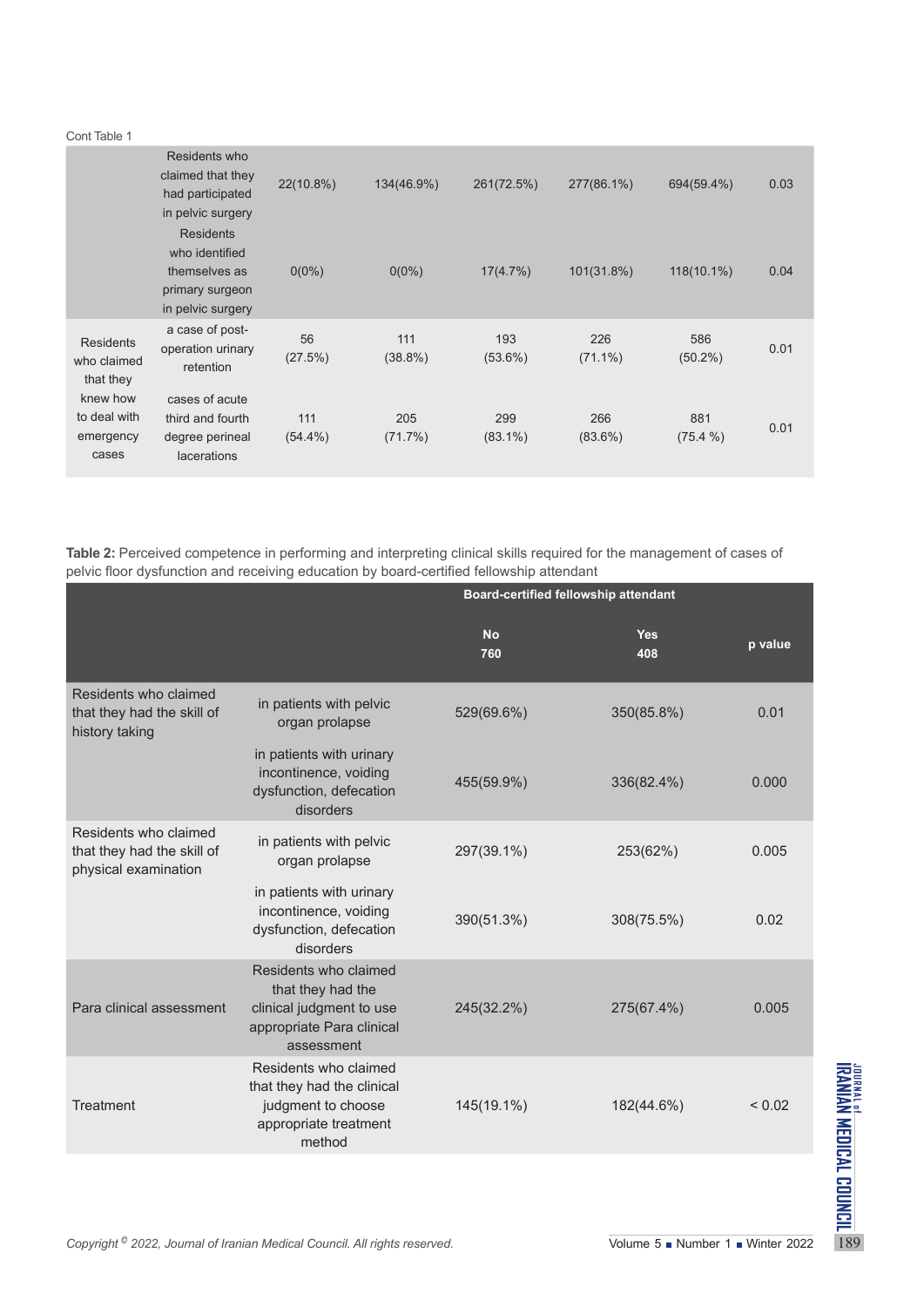|                                                                                | Residents who claimed<br>that they knew the<br>different types of pessary<br>and how to fit a pessary | 163(21.4%) | 168(41.2%) | 0.000 |
|--------------------------------------------------------------------------------|-------------------------------------------------------------------------------------------------------|------------|------------|-------|
|                                                                                | Residents who perceive<br>to be competent to do<br>the different surgical<br>techniques               | 235(30.9%) | 243(59.6%) | 0.000 |
|                                                                                | Residents who claimed<br>that they had participated<br>in pelvic surgery                              | 398(52.4%) | 296(72.5%) | 0.000 |
|                                                                                | Residents who identified<br>themselves as primary<br>surgeon in pelvic surgery                        | 76(10%)    | 42(10.3%)  | 0.874 |
| Residents who claimed<br>that they knew how to<br>deal with emergency<br>cases | a case of post-operation<br>urinary retention                                                         | 356(46.8%) | 230(56.4%) | 0.067 |
|                                                                                | cases of acute third and<br>fourth degree perineal<br><b>lacerations</b>                              | 579(76.2%) | 302(75.4%) | 0.473 |

# **Discussion**

Cont Table 2

Pelvic organ disorders are common, particularly as the female population ages. Due to advancing the age of the population, the number of women requiring pelvic procedures will increase (10).

that they had the competency<br>
when physical examination and<br>
of para-clinical resources<br>
perceived competency decreases<br>
520(44.6%), respectively. R<br>
for urinary incontinence, voil<br>
defecation disorders. The perceively<br>
19 Various options for the management of pelvic organ disorders are available both in number and complexity (10). Several factors such as the complex pelvic anatomy, technological advancements, and restricted training hours in advanced gynecologic surgery would contribute to the diminished surgical versatility and poor confidence performing pelvic procedures (8,9). In this study, we considered competency-based self-assessment of pelvic floor disorders management including history taking, physical examinations and appropriate use of paraclinical resources, clinical decision-making skills about choosing the best treatment methods. Our results showed 879(75.3%) of residents claimed that they had the competency of history taking but when physical examination and appropriate usage of para-clinical resources were questioned, the perceived competency decreased, 550(47.1%) and 520(44.6%), respectively. Results were similar for urinary incontinence, voiding dysfunction, and defecation disorders. The perceived competency was

even more diminished when clinical decision-making skills and choosing the best treatment methods were addressed [327(28%)] considering both conservative management and surgical interventions. Lack of evidence of clinical reasoning training in residency curricula results in cognitive biases in problem solving that might cause bias, prejudice, and incorrect diagnosis (11).

Similar to the findings of Kandadai P *et al* (12), we observed low level of confidence regarding proper pessary administration. This can be because of the low frequency of recommendation for pessary due to its high price in our country and not being supported by health insurance.

In a study conducted by Curran D *et al*, respondents mostly reported feeling well prepared to manage obstetrics and gynecology disorders, but respondents' preparedness to pelvic procedures including anterior and posterior colporrhaphy and vaginal hysterectomy was less than 50% (13). We similarly found 40.9% perceived confidence performing pelvic surgeries. Klebanoff JS *et al* demonstrated that by increasing the complexity of surgical procedures, residents' selfperceived preparedness would decrease. Their study showed that nearly 70% of senior residents were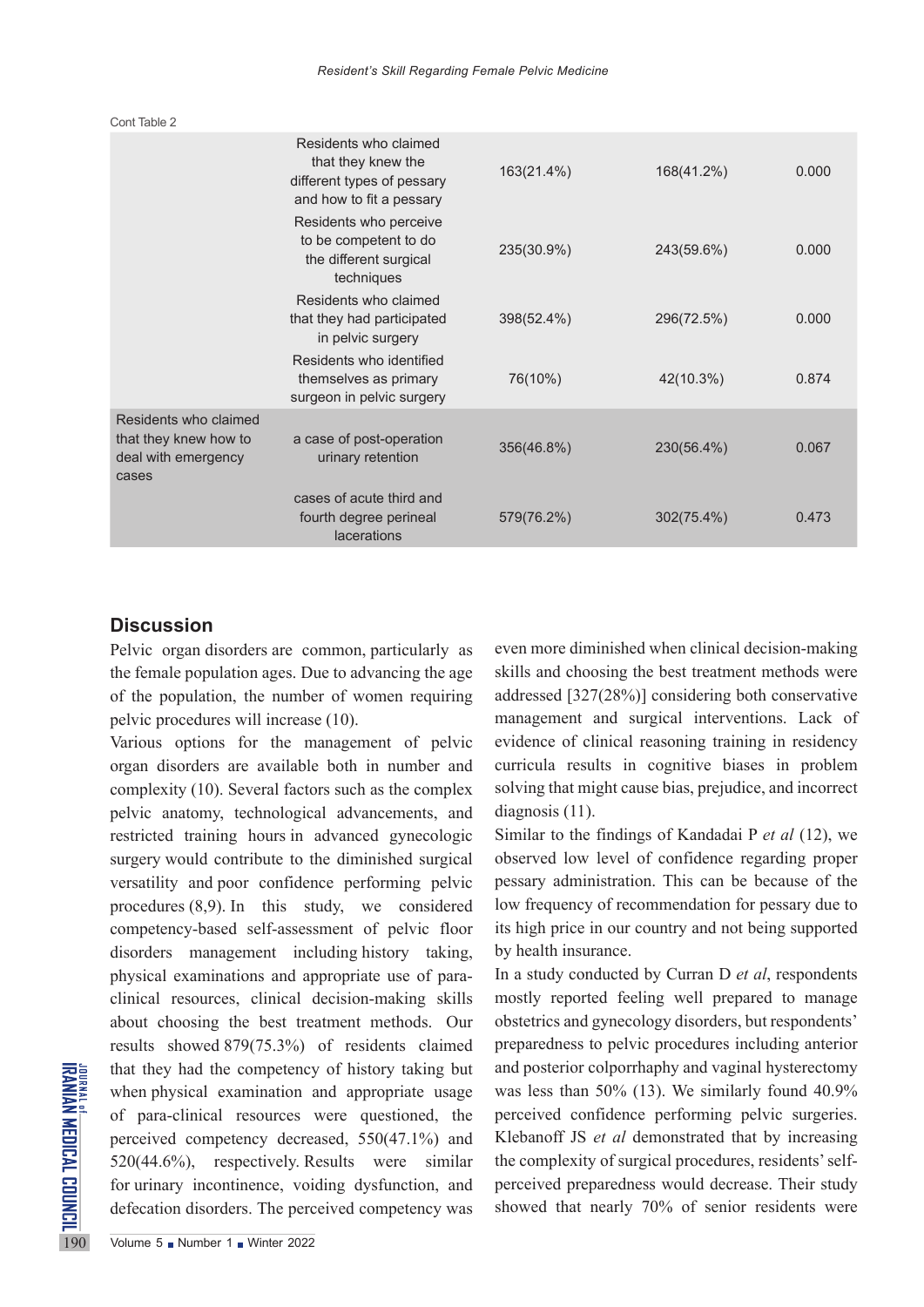confident in performing simple vaginal hysterectomies but they were less confident in procedures requiring vaginal morcellation for tissue extraction (14).

Residents felt more satisfied with the training, when they were educated by a board-certified FPMRS surgeon (5). Our findings confirmed this fact and it was observed that where pelvic floor education had been provided by the fellowship-trained professors, more perceived confidence was evident in all clinical skills. However, this effect was not apparent considering emergency cases, managing post-operative urinary retention or acute third and fourth-degree perineal lacerations. Totally 75.45% of residents in our study claimed that they knew how to deal with acute third and fourth-degree perineal lacerations comparable to nearly 60% of participants in Curran D *et al* study (13).

Confidence performing FPMRS procedures seems to be various based on the frequency of exposure during residency. Literature has revealed that performing a standardized preoperative evaluation and offering pessary was more likely when surgeons performed more than 50 prolapse procedures over 4 years compared with lower volume (15). In addition, a resident's interests in performing these procedures or pursuing fellowship training in future practice are factors that might have an influence on surgical skill achievement (4). Our residents were mostly exposed to anterior and posterior repairs (96%), vaginal hysterectomy and culdoplasty (49%), native tissue vaginal apical suspension (46%), abdominal vaginal apical repair (32%) and anti-incontinence surgery (27%). Contrariwise, laparoscopic reconstructive surgery, vaginal mesh procedures or fistula repairs (overall 5 %) were the least exposed procedures. Based on evidence anterior and posterior repairs, McCall's culdoplasty and cystourethroscopy were performed more confidently, conversely needle suspensions, fistula repairs, or laparoscopic reconstructive surgery was rarely performed either during residency or after graduation (4).

Furthermore, there might be discordances between the experts' viewpoint regarding expectations for the independent performance of urogynecologic procedures during residency. Some educational policymakers hardly expected the independent performance of these procedures during residency or believed that only is the understanding of these techniques without procedural mastery required (3). Fourth-year residents felt comfortable performing specific surgical procedures independently after graduation in 23.6% to 98.8% of cases (5). In our survey, 487 (40.9 %) of residents perceived to be competent to employ different surgical techniques and the rate was higher among fourth-year residents 206(64.8%). However, only 118(10.1%) residents identified themselves as primary surgeons in pelvic surgery during residency. This rate is in contrast with 30% of residency program directors expecting the independent performance of FPMRS procedures, including laparoscopic sacrocolpopexy, all apical suspensions, mesh excisions and cystotomy repairs by residents. They also expect that procedural mastery should be mostly achieved by the third year of residency (3).

Our trainees (62%) had mostly been rotated on the FPMRS service in the fourth year of residency followed by the third year (48.86%). It is proposed that being exposed in the first and second year of residency to FPMRS and also lengthening the exposure time would be advantageous. (4,16). Earlier and longer rotations and having been rotated in multiple years would rise the time they are focused on learning. In this study, no significant differences regarding rotation were found.

It is evident that residency timetables are adjusted to fulfill the more primary care, obstetrics, and office-based gynecology, thus limited work-hour is dedicated to education in advanced gynecologic surgery  $(17,18)$ . Furthermore, higher surgical volumes would reduce surgical complications and improve surgical outcomes (19,20). In regard to education in FPMRS based on Propst, K *et al* report, 73.3% of residents were satisfied, 23.3% perceived to be too little, and 3.5% abundant (5). Satisfaction was higher in the presence of FPMRS rotations provided by a fellowship-trained attendant (4). Schimpf *et al* reported that 46% of residents were not satisfied with urogynecology education (4). 88.69 % of the respondents strongly ascertained that a comprehensive course in the field of female pelvic medicine is essential in their educational curriculum. This demonstrates that the current amount of residency training in FPMRS is inadequate and still needs to be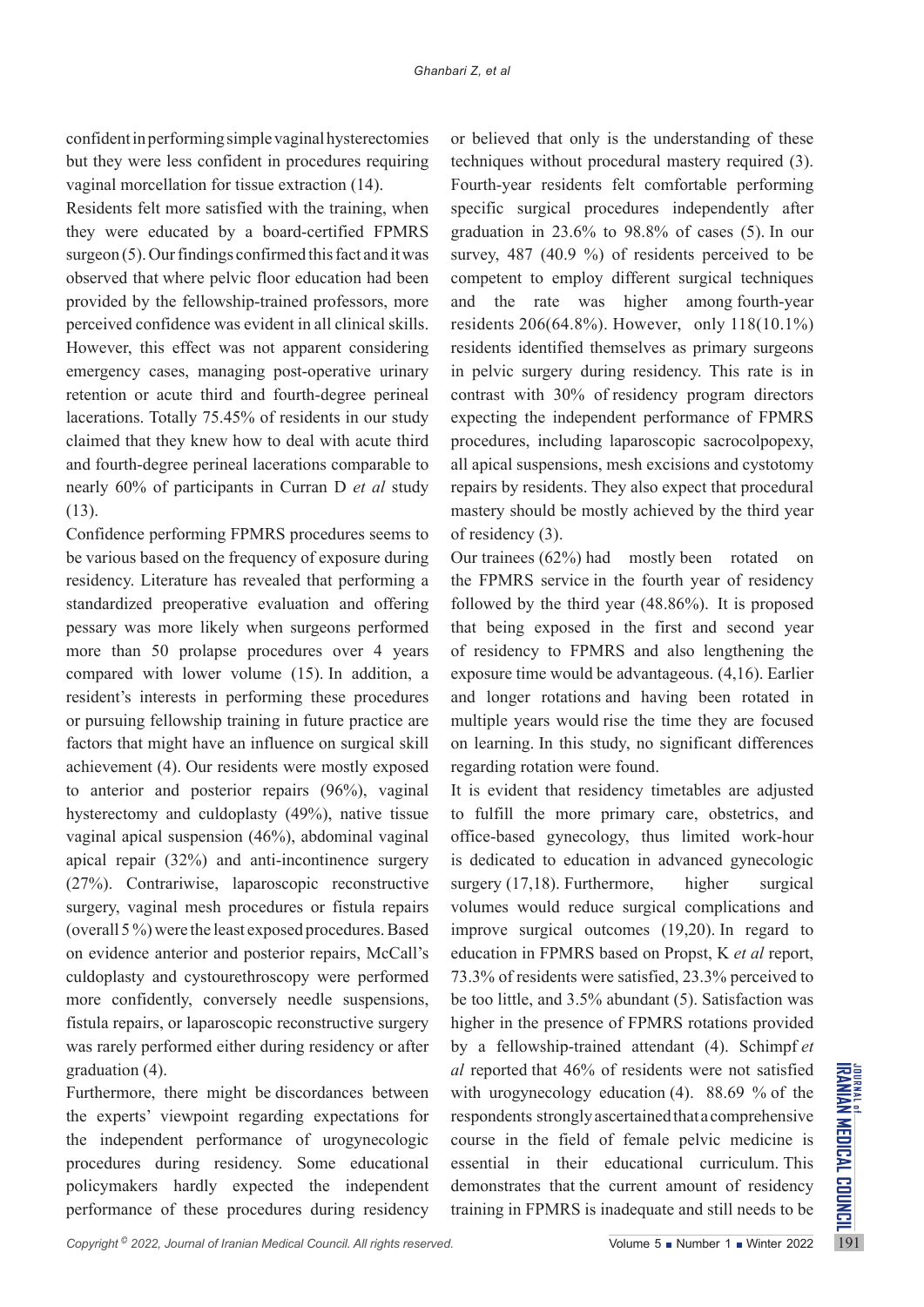#### enhanced.

Based on board certification of the subspecialty of FPMRS, the number of fellowship programs is growing and the impact of this on residency education is concerned (21,22). Potential effects of fellowship training on residency education have both positive and negative components. The quality of the education could be improved; however, the number of surgical procedures performed by residents would be compromised due to the priority of fellows over residents, especially in the novel technology and non-routine circumstances (6,7). According to our study, the fellowship training has not compromised residents' surgical performance. Our findings are consistent with other studies in regard to the fact that residents' education was not changed with fellowship introduction (6,16). The rationale for this finding in our study could be that both of fellowship training centers in Iran are referral for pelvic floor disorders and the policy has been to involve fellows as an additional instructor in residency education.

As a limitation of our study, it was an assay from residents' viewpoint. A survey of residency program directors and also program assessment is recommended. As an additional limitation, we assessed residents' competency regarding female pelvic surgical procedures in general. We recommend the assessment of each procedure in detail. The strength of this study is that it is a national comprehensive study of a large number of residents with high response rate (88.48%). Our survey provides valuable feedback for ongoing decision making regarding educational policies and curricular improvements. The imperative effect of fellowshiptrained attendants should be considered as essential upcoming directions for residency programs.

#### **Conclusion**

This study shows that board-certified attendants have been significantly influential on residency FPMRS training. However, this effect was not marked when serving as primary surgeon or management of emergency cases were considered. Additionally, residency education was not compromised by the fellowship training program. Additionally, survey of residency program directors and program assessment is suggested.

#### **Acknowledgements**

This research was supported by Iranian national center for strategic research in medical education (grant number:983794). We would like to express our gratitude to Iranian Obstetrics and Gynecology Board members, residency program directors, and *Ob/Gyn*  residents for their kind assistance with this project. We would also like to thank Dr Azim Mirzazadeh, Associate Professor, Internal Medicine Department, Medical Education Department, Health Professions Education Research Center, Medical School, Tehran University of Medical Sciences, who provided insight and expertise that greatly improved the research.

ETHICS COMMITTEE APPROVAL: The local ethics committee of Iranian national center for strategic research in medical education (study number:983794)

#### **Conflict of Interest**

None declared.

## **Funding**

This research was supported by Iranian national center for strategic research in medical education (grant number:983794).

# **References**

**REFERENCES**<br>
1. Steers WD. Establishing the<br>
States of America. Arab J Urol 2<br>
2. Weissbart SJ, Wein AJ, Smi<br>
mean? Curr Urol Rep 2018 Mar<br>
3. Weber LeBrun EE, Asumu I<br>
Volume 5 Number 1 Nutter 2022 1. Steers WD. Establishing the subspecialty of female pelvic medicine and reconstructive surgery in the United States of America. Arab J Urol 2013 Jun;11(2):113-6.

2. Weissbart SJ, Wein AJ, Smith AL. Female pelvic medicine and reconstructive surgery-what does certification mean? Curr Urol Rep 2018 Mar 19;19(5):30.

3. Weber LeBrun EE, Asumu H, Richardson AM, Cooper LA, Davis JD. Identifying gaps and inconsistencies in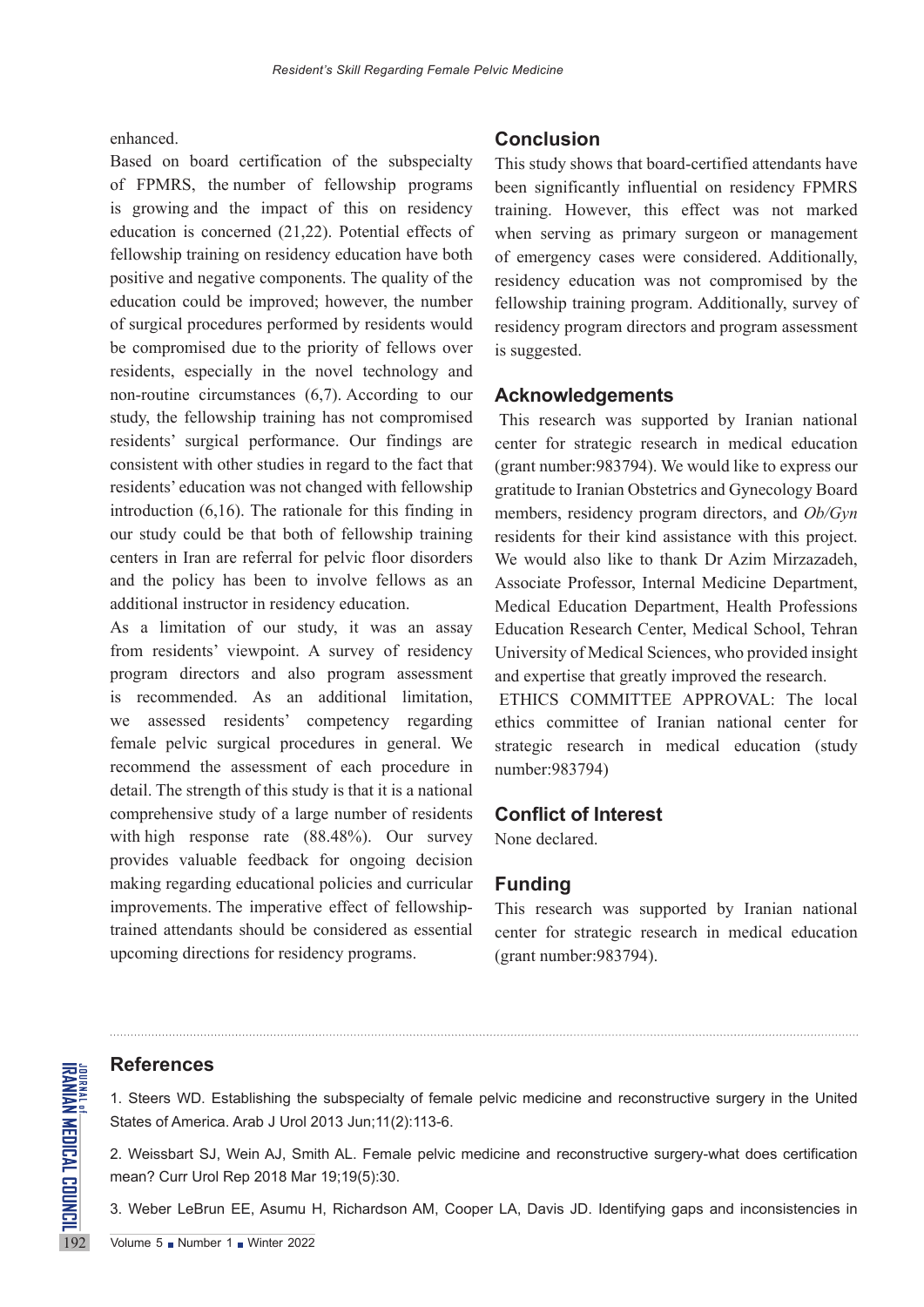urogynecologic surgical training of obstetrics and gynecology residents. Female Pelvic Med Reconstr Surg 2016 Nov/Dec;22(6):476-81.

4. Schimpf MO, Feldman DM, O'Sullivan DM, LaSala CA. Resident education and training in urogynecology and pelvic reconstructive surgery: a survey. Int Urogynecol J Pelvic Floor Dysfunct 2007 Jun;18(6):613-7.

5. Propst K, Steinberg AC, O'Sullivan DM, Schimpf MO, LaSala C. Resident education in female pelvic medicine and reconstructive surgery. Female Pelvic Med Reconstr Surg 2017 Jul/Aug;23(4):263-6.

6. Cundiff GW, Handa V, Bienstock J. Longitudinal impact of a female pelvic medicine and reconstructive pelvic surgery fellowship on resident education. Am J Obstet Gynecol 2002 Dec;187(6):1487-92; discussion 1492-3.

7. Metheny WP, Sherline DM. The resident and fellow relationship in obstetrics and gynecology. Am J Obstet Gynecol 1988 Mar;158(3 Pt 1):618-24.

8. Burkett D, Horwitz J, Kennedy V, Murphy D, Graziano S, Kenton K. Assessing current trends in resident hysterectomy training. Female Pelvic Med Reconstr Surg 2011 Sep;17(5):210-4.

9. Espey E, Ogburn T, Puscheck E. Impact of duty hour limitations on resident and student education in obstetrics and gynecology. J Reprod Med 2007 May;52(5):345-8.

10. Haya N, Feiner B, Baessler K, Christmann-Schmid C, Maher C. Perioperative interventions in pelvic organ prolapse surgery. Cochrane Database Syst Rev 2018 Aug 19;8(8):CD013105.

11. Morrissey B, Heilbrun ME. Teaching critical thinking in graduate medical education: lessons learned in diagnostic radiology. J Med Educ Curric Dev 2017;4:2382120517696498.

12. Kandadai P, Mcvay S, Larrieux JR, O'Dell K. Knowledge and comfort with pessary use: a survey of US obstetrics and gynecology residents. Female Pelvic Med Reconstr Surg 2016 Nov/Dec;22(6):491-6.

13. Curran D, Xu X, Dewald S, Johnson TR, Reynolds RK. An alumni survey as a needs assessment for curriculum improvement in obstetrics and gynecology. J Grad Med Educ 2012 Sep;4(3):317-21.

14. Klebanoff JS, Marfori CQ, Vargas MV, Amdur RL, Wu CZ, Moawad GN. Ob/Gyn resident self-perceived preparedness for minimally invasive surgery. BMC Med Educ 2020 Jun 5;20(1):185.

15. Pulliam SJ, Morgan DM, Guaderrama N, Guire K, Adam RA. Differences in patterns of preoperative assessment between high, intermediate, and low volume surgeons when performing hysterectomy for uterovaginal prolapse. Female Pelvic Med Reconstruct Surg. 2016;22(1):7-10.

16. Danford JM, White NC, New M, Fletcher S, Blume JD, Ward RM. The fellowship effect: how the establishment of a fellowship in female pelvic medicine and reconstructive surgery affected resident vaginal hysterectomy training. Am J Obstet Gynecol 2014 Nov;211(5):559.e1-6.

17. Kenton K, Sultana C, Rogers RG, Lowenstein T, Fenner D; American Urogynecologic Society Education Committee. How well are we training residents in female pelvic medicine and reconstructive surgery? Am J Obstet Gynecol 2008 May;198(5):567.e1-4.

18. Casiano ER, Wendel GD Jr, Congleton MJ, Wai CY. Urogynecology training and practice patterns after residency. J Surg Educ 2012 Jan-Feb;69(1):77-83.

*Copyright* <sup>®</sup> 2022, *Journal of Iranian Medical Council. All rights reserved.<br>
Copyright® 2022, <i>Journal of Iranian Medical Council. All rights reserved.* Volume 5 number 1 winter 2022<br> *Copyright® 2022, Journal of Iran* 19. Pulliam SJ, Morgan DM, Guaderrama N, Guire K, Adam RA. Differences in patterns of preoperative assessment between high, intermediate, and low volume surgeons when performing hysterectomy for uterovaginal prolapse. Female Pelvic Med Reconstr Surg 2016 Jan-Feb;22(1):7-10.

20. Mowat A, Maher C, Ballard E. Surgical outcomes for low-volume vs high-volume surgeons in gynecology surgery: a systematic review and meta-analysis. Am J Obstet Gynecol. 2016 Jul;215(1):21-33.